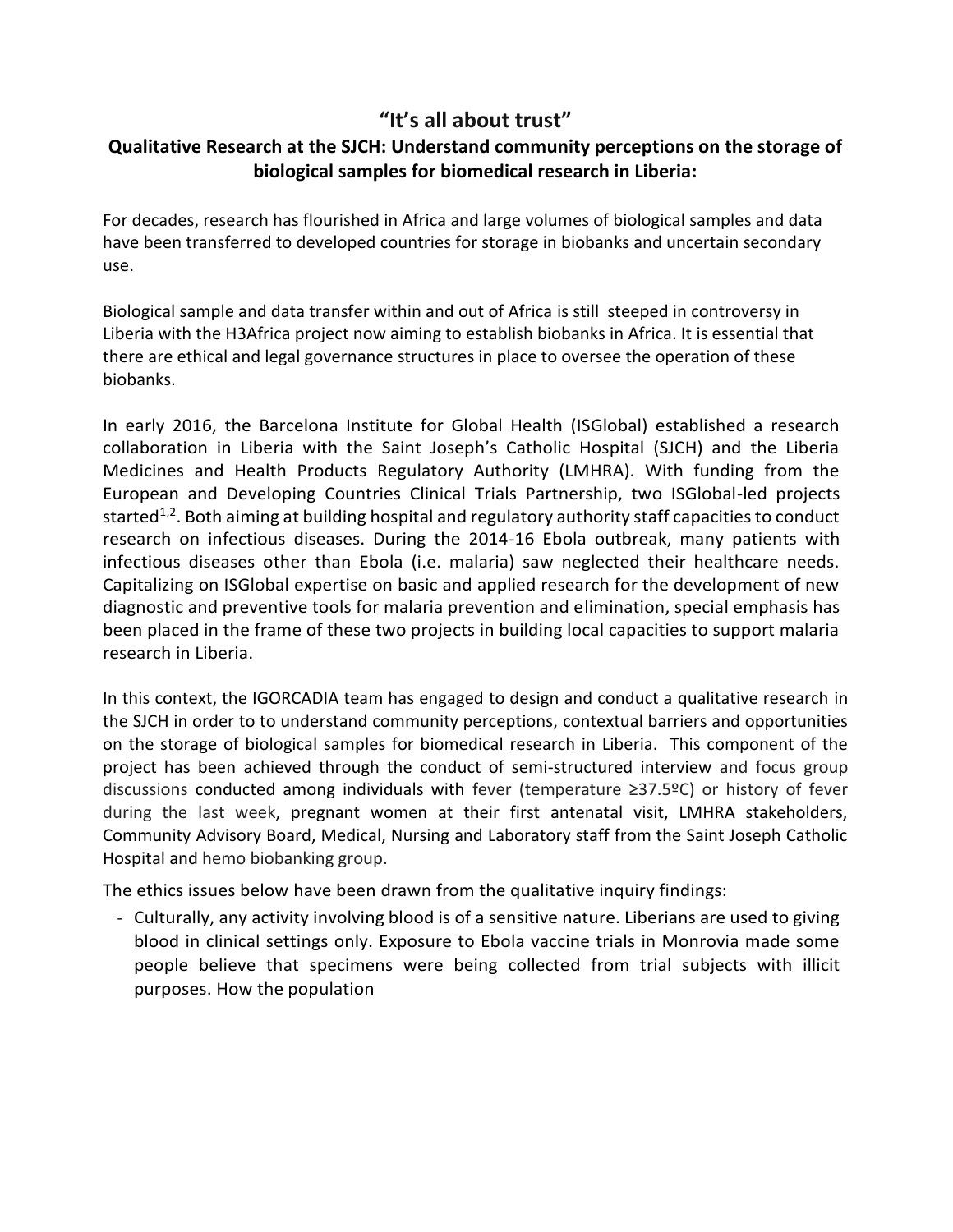will interpret that blood samples are requested for unspecified research is something that deserves thorough exploration prior to setting a Biobank at the SJCH.

- The communities are aware that, during the Ebola epidemics, there were various initiatives that involved collection of specimens that were shipped abroad for research or public health purposes (i.e. Ebola vaccine trials, Ebola Treatment Centres, Plasmapheresis Unit). Unless governance and communication is improved, communities invited to assent to Biobanking in Liberia may perceive that the destination and usage of exported samples cannot be controlled by local research staff and, hence, that fair conditions for storage, retrieval, tracking and disposal of specimens cannot be guaranteed to the study participants.
- Due to difficulties to access free-of-charge healthcare services, there is a risk that therapeutic misconception may motivate some people consent partake in Biobanking research. If the Biobank is located in a hospital, clear information on risks, benefits and compensation needs be provided during the consent process to all approached individuals to avoid unduly inducement to participate.
- - There is widespread fear that samples collected in clinical and research settings may be tested for stigmatizing diseases (i.e. HIV) against the person's will. This fear may make broad consent inappropriate as people may want to know the exact intended use of their samples and may want be reassured that research staff will not perform certain diagnostics tests.
	- - There is a generalized lack of trust in the healthcare and research establishment. Lack of trust will compromise autonomous informed decisions to participate in biobanking research. Methods to increase community members' trustworthiness need be thoroughly discussed with the C.A.B. However, some individuals may have also stopped trusting their traditional authorities because some traditional leaders are –allegedly– collaborating with the Ministry of Internal Affairs. Innovative individual-targeted approaches to improve trustworthiness need be created and implemented ahead of the creation of a biobank at the SJCH.
	- -

-

- In relation with the export of specimens, a widespread rumour is that researchers monetize them abroad and manage to raise revenue that is never shared with the researched communities. Sustainability of a biobank in Liberia could largely depend on cost recovery of its running costs. A pay-per-service system may accentuate this rumour. Seemingly, as per out study participants' narratives, some community members may not oppose to the commercialization of their samples should a benefit sharing plan engaging them and their communities be in place.